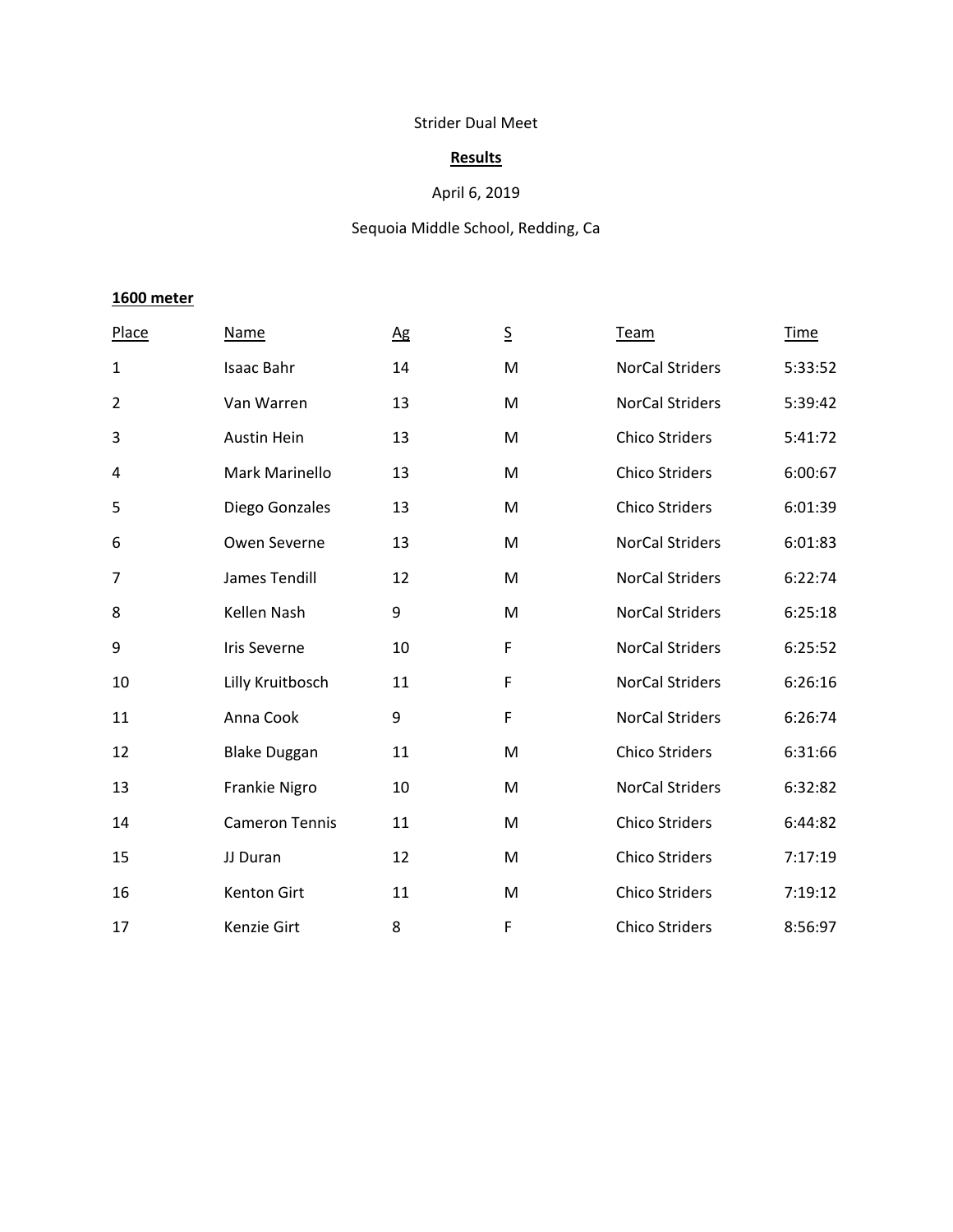# **Meter**

#### **Heat 1: 11 and Under**

| Place        | Name             | Ag | <u>s</u> | Team                   | Time    |
|--------------|------------------|----|----------|------------------------|---------|
| $\mathbf{1}$ | Cooper Ballard   | 8  | M        | <b>NorCal Striders</b> | 2:59:16 |
| 2            | Lilly Kruitbosch | 11 | F        | <b>NorCal Striders</b> | 3:04:57 |
| 3            | Anna Cook        | 9  | F        | <b>NorCal Striders</b> | 3:08:23 |
| 4            | Danica Denman    | 9  | F        | <b>Chico Striders</b>  | 3:11:21 |
| 5            | Jax Wilson       | 11 | м        | <b>NorCal Striders</b> | 3:16:21 |
| 6            | Anok Kiuit       | 8  | F        | <b>NorCal Striders</b> | 3:24:66 |
| 7            | Dallas Mitchell  | 8  | м        | <b>Chico Striders</b>  | 3:42:69 |
| 8            | Lucia Leon-Rough | 10 | F        | <b>Chico Striders</b>  | 4:20:61 |
| 9            | Elsa Leon-Rough  |    |          | <b>Chico Striders</b>  | 4:46:11 |

#### **Meter**

#### **Heat 2: 12+**

| Place        | Name                  | <u>Ag</u> | <u>s</u> | Team                   | Time    |
|--------------|-----------------------|-----------|----------|------------------------|---------|
| $\mathbf{1}$ | <b>Rhys Cooper</b>    | 13        | M        | <b>NorCal Striders</b> | 2:32:00 |
| 2            | <b>Bryce Russo</b>    | 14        | М        | <b>NorCal Striders</b> | 2:32:50 |
| 3            | Jackson Hein          | 13        | M        | <b>Chico Striders</b>  | 2:48:93 |
| 4            | Grady Denman          | 12        | M        | <b>Chico Striders</b>  | 3:08:09 |
| 5            | James Tendill         | 12        | M        | <b>NorCal Striders</b> | 3:08:49 |
| 6            | Allie Devine          | 12        | F        | <b>Chico Striders</b>  | 3:13:30 |
| 7            | <b>Audrey Strong</b>  | 12        | F        | <b>NorCal Striders</b> | 3:14:27 |
| 8            | Bjorn Kruitbosch      | 13        | F        | <b>NorCal Striders</b> | 3:16:12 |
| 9            | <b>Rylin Harris</b>   | 12        | F        | <b>Chico Striders</b>  | 3:17:21 |
| 10           | <b>Grace Williams</b> | 12        | F        | Chico Striders         | 3:19:40 |
| 11           | Ava Devine            | 12        | F        | <b>Chico Striders</b>  | 3:21:56 |

# **Meter**

# **Heat 1: 11 and Under**

| Place | Name             | <u>Аg</u> |   | Team                   | Time    |
|-------|------------------|-----------|---|------------------------|---------|
| 1     | Cooper Ballard   | 8         | м | <b>NorCal Striders</b> | 1:15:24 |
| 2     | Jax Wilson       | 11        | м | <b>NorCal Striders</b> | 1:20:49 |
| 3     | Danica Denman    | 9         | F | <b>Chico Striders</b>  | 1:22:02 |
| 4     | Anok Kiuit       | 8         | F | <b>NorCal Striders</b> | 1:27:01 |
| -5    | Kenton Girt      | 11        | м | <b>Chico Striders</b>  | 1:27:91 |
| 6     | Lucia Leon-Rough | 10        | F | <b>Chico Striders</b>  | 1:40:31 |
| 7     | Kenzie Girt      |           |   | <b>Chico Striders</b>  | 1:51:23 |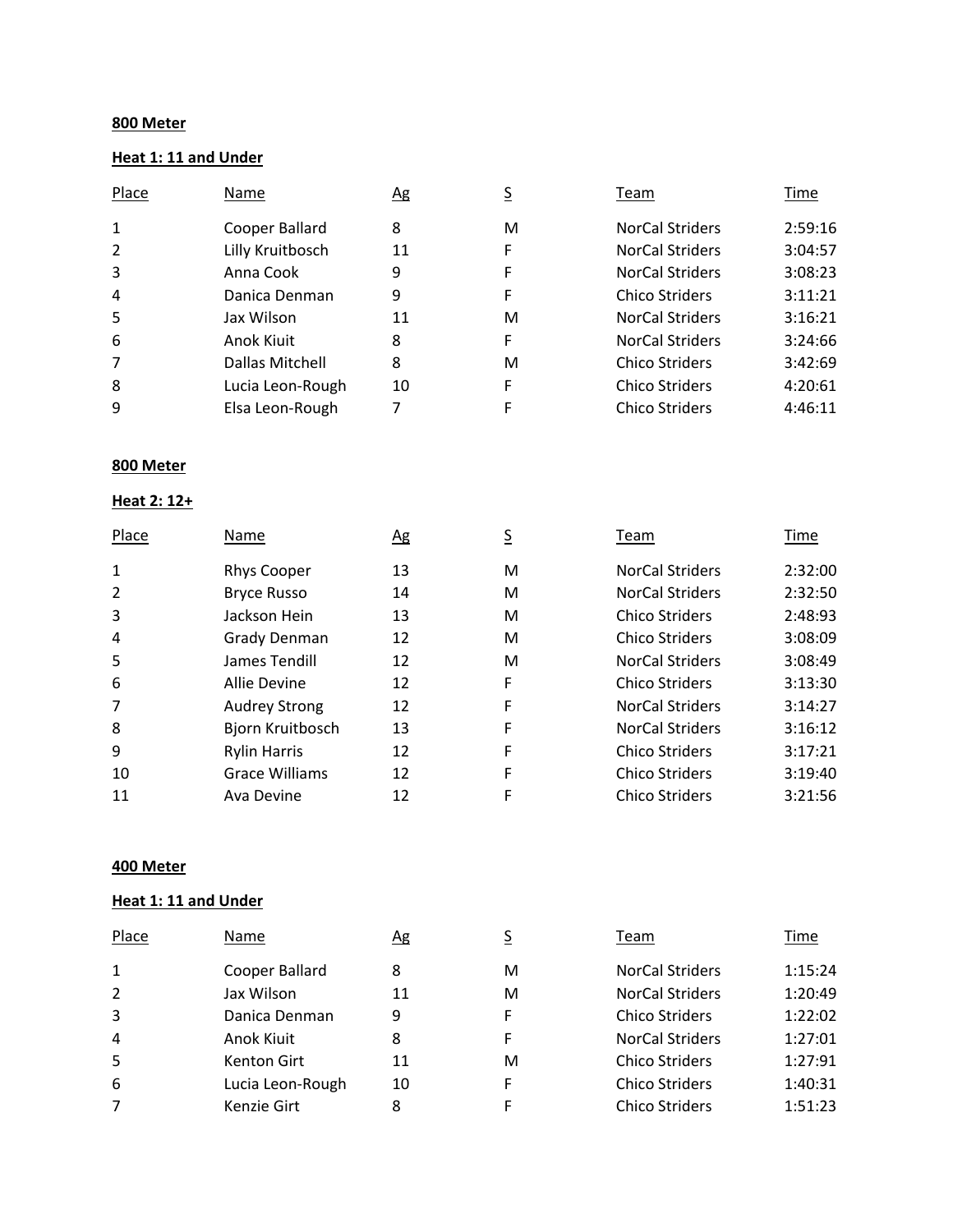# **400 Meter**

#### **Heat 2: 12+**

| Place          | Name                  | <u>Ag</u> |    | Team                   | Time    |
|----------------|-----------------------|-----------|----|------------------------|---------|
| 1              | Isaiah Garnaas        | 14        | м  | <b>NorCal Striders</b> | 1:09:83 |
| $\overline{2}$ | Bjorn Kruitbosch      | 13        | F  | <b>NorCal Striders</b> | 1:14:95 |
| 3              | Allie Devine          | 12        | F  | Chico Striders         | 1:15:61 |
| 4              | <b>Rylin Harris</b>   | 12        | F. | <b>Chico Striders</b>  | 1:16:72 |
| 5              | <b>Audrey Strong</b>  | 12        | F. | <b>NorCal Striders</b> | 1:17:23 |
| 6              | Ava Devine            | 12        | F  | <b>Chico Striders</b>  | 1:17:77 |
| 7              | <b>Grace Williams</b> | 12        |    | <b>Chico Striders</b>  | 1:19:10 |

# **Distance Medley**

| Place | <b>Name</b>                      | $\Delta g$ | $\overline{\mathsf{S}}$ | <u>Team</u>            | <b>Time</b> |
|-------|----------------------------------|------------|-------------------------|------------------------|-------------|
| 1     | <b>Rhys Cooper</b><br>Isaac Bahr |            |                         | <b>NorCal Striders</b> | 13:47:68    |
|       | Van Warren                       |            |                         |                        |             |
|       | <b>Bryce Russo</b>               |            |                         |                        |             |
| 2     | Mark Marinello                   |            |                         | <b>Chico Striders</b>  | 15:16:74    |
|       | Grady Denman                     |            |                         |                        |             |
|       | Jackson Hein                     |            |                         |                        |             |
|       | Danica Denman                    |            |                         |                        |             |
| 3     | <b>Cameron Tennis</b>            |            |                         | <b>Chico Striders</b>  | 16:06:88    |
|       | JJ Duran                         |            |                         |                        |             |
|       | <b>Blake Duggan</b>              |            |                         |                        |             |
|       | <b>Austin Hein</b>               |            |                         |                        |             |
| 4     | <b>Rylin Harris</b>              |            |                         | <b>Chico Striders</b>  | 17:08:01    |
|       | Allie Devine                     |            |                         |                        |             |
|       | Ava Devine                       |            |                         |                        |             |
|       | <b>Grace Williams</b>            |            |                         |                        |             |